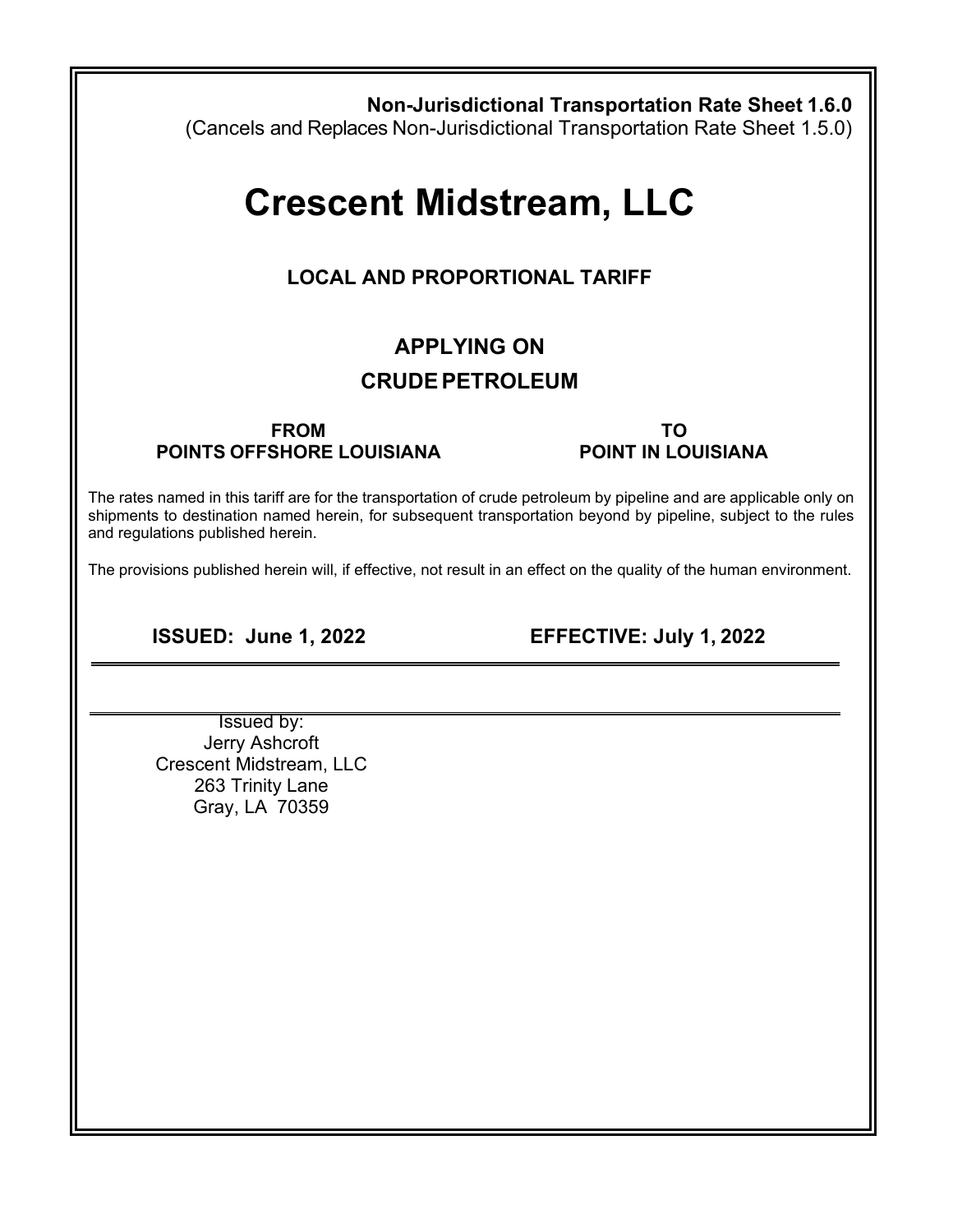| Rate Sheet 1.6.0                                                | Page 2 of 13    |  |  |
|-----------------------------------------------------------------|-----------------|--|--|
| <b>TABLE OF CONTENTS</b>                                        |                 |  |  |
| <b>SUBJECT</b>                                                  | <b>PAGE NO.</b> |  |  |
| <b>Definitions</b>                                              | 3               |  |  |
| Specifications as to quality and legality of shipment           | 3               |  |  |
| Receipt, delivery and identity of shipments                     | 3               |  |  |
| Apportionment when current offering are in excess of facilities | 4               |  |  |
| <b>Application of rates</b>                                     | 4               |  |  |
| <b>Liability of carrier</b>                                     | 4               |  |  |
| Crude petroleum involved in litigation                          | 4               |  |  |
| Payment of transportation and other charges                     | 4               |  |  |
| Shipment of indirect petroleum products                         | 5               |  |  |
| Claims, suits and time for filing                               | 5               |  |  |
| <b>Measurement and testing</b>                                  | 5               |  |  |
| <b>Evidence of receipts and deliveries</b>                      | 6               |  |  |
| Deductions and quantities deliverable                           | 6               |  |  |
| Arrangements required for further transportation                | 6               |  |  |
| Fill line and tank bottom inventory                             | 6               |  |  |
| <b>Nominations</b>                                              | 7               |  |  |
| Offshore platform facilities and operating procedures           | 7               |  |  |
| Application of rates from and to intermediate points            | 9               |  |  |
| Excess water, sediment and other impurities                     | 9               |  |  |
| <b>Charge for fund compensation</b>                             | 9               |  |  |
| Notice of arrival, delivery and destination                     | 10              |  |  |
| Specifications as to quality and legality of shipment           | 10              |  |  |
| <b>Pumping service</b>                                          | 10              |  |  |
| <b>Unloading charges</b>                                        | 10              |  |  |
| <b>Gravity bank</b>                                             | 10              |  |  |
| Common stream crude petroleum-connecting carriers               | 11              |  |  |
| <b>Table of rates</b>                                           | 11              |  |  |
| <b>Exhibit A: Adjustment authorization</b>                      | 12              |  |  |
| <b>Exhibit B: Sample quality bank calculation</b>               | 13              |  |  |
|                                                                 |                 |  |  |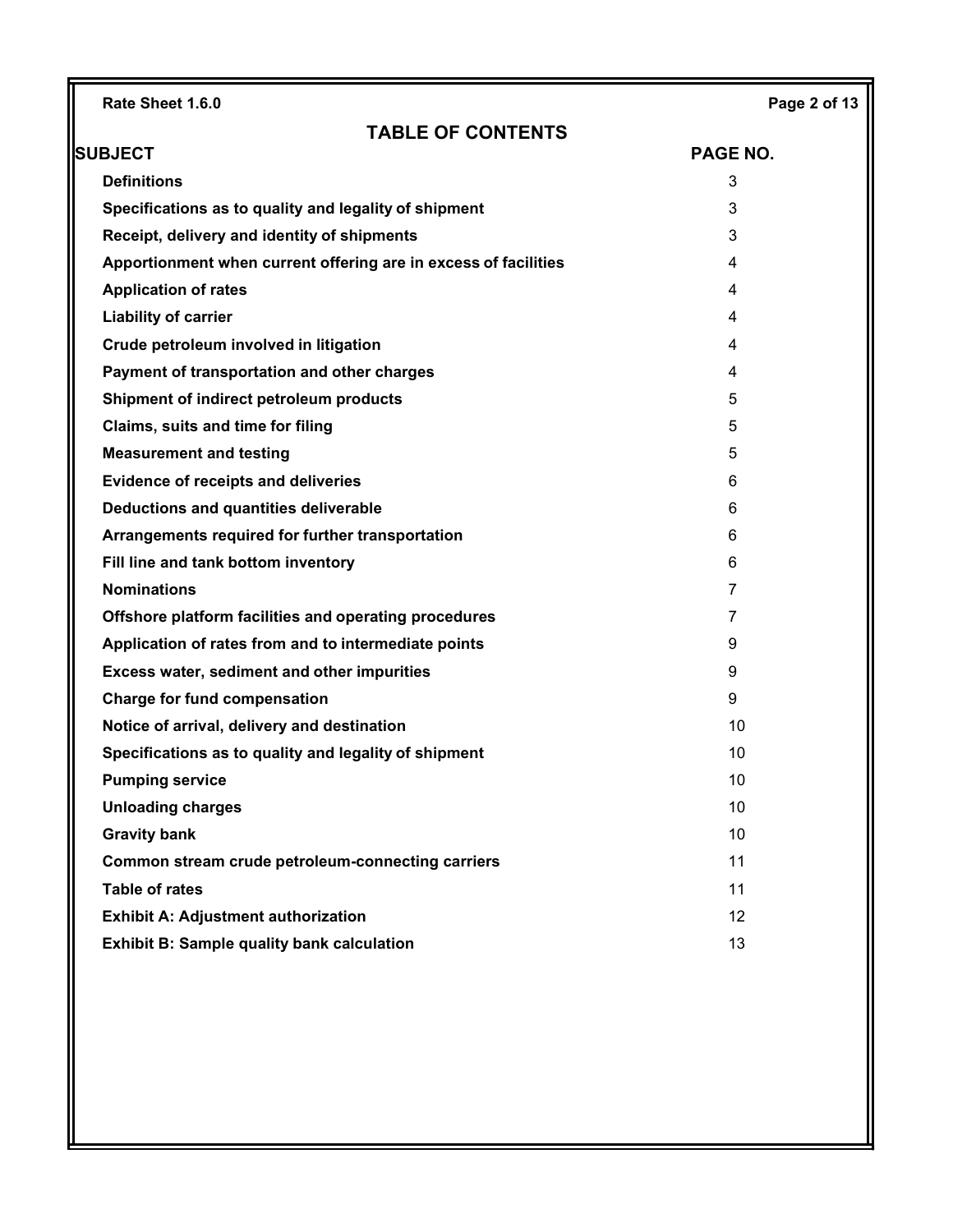**Rate Sheet 1.6.0 Page 3 of 13**

# **RULES AND REGULATIONS**

## **1. DEFINITIONS:**

"Crude Petroleum" as used herein, means the direct product of oil wells, indirect petroleum products resulting either from distillate recovery equipment in gas and distillate fields, or a mixture of the direct product and indirect petroleum products.

"Barrel," as used herein, means 42 United States gallons of Crude Petroleum at a temperature of 60 degrees Fahrenheit.

"Carrier," as used herein, means Crescent Midstream, LLC

"Connecting Pipeline," as used herein, means a pipeline constructed and operated by a party or parties other than Carrier from which Crude Petroleum is received into Carrier's pipeline on the basis of measurements made at the point where it enters said Connecting Pipeline rather than at the point where it enters Carrier's pipeline.

"Monthly Accounting Period," as used herein, means calendar month beginning at 7:00 a.m. on the first day of a month and ending at 7:00 a.m. on the first day of the succeeding month.

"A.P.I.," as used herein, means the American Petroleum Institute.

"Nomination," as used herein, means a written offer (in form and context specified by Carrier) made by a Shipper to Carrier of a state quantity of Crude Petroleum for transportation from a specified origin to a specified destination in accordance with Carrier's applicable tariff or tariffs.

"Shipper," as used herein, means a party who contracts with Carrier for transportation of Crude Petroleum, as defined herein, and under the terms of these rules.

- **2. SPECIFICATIONS AS TO QUALITY AND LEGALITY OF SHIPMENT:** Carrier reserves the right to reject any and all of the following shipments:
	- A. Crude Petroleum whose gravity, viscosity, and/or other characteristics are such that it is not readily susceptible to transportation through the Carrier's existing facilities and it will damage the quality of other shipments or cause disadvantage to other shippers and/or the Carrier.
	- B. Crude Petroleum containing water, sediment and other impurities totaling in excess of one per cent as determined by centrifugal test, or by such other tests as may be agreed upon by the Shipper and Carrier.
	- C. Crude Petroleum where the Shipper or Consignee has failed to comply with all applicable laws, rules, and regulations made by any governmental authorities regarding shipment of Crude Petroleum.
	- D. Carrier has the right, at its discretion, to reject crude oil containing contaminants. If Carrier determines that a Shipper has delivered to Carrier's facilities Crude Petroleum that has been contaminated by the existence of and or excess amounts of impure substances, including but not limited to chlorinated and/or oxygenated hydrocarbons, arsenic, lead and/or other metals which results in harm to other shippers, carriers, users of the contaminated Crude Petroleum or Carrier, such Shipper will be excluded from further entry into applicable segments of the pipeline system until such time as the quality of the Crude Petroleum is to the satisfaction of the Carrier. Carrier is not responsible for monitoring receipts or deliveries for contaminants. Further, Carrier reserves the right to dispose of any contaminated Crude Petroleum blocking its pipeline system. Disposal thereof may be made in any reasonable manner including but not limited to commercial sales, and any liability associated with the contamination or disposal of any Crude Petroleum shall be borne by the Shipper introducing the contaminated Crude Petroleum into Carrier's system. Shipper liability includes, but is not limited to, claims from other shippers, carriers, or users of the contaminated Crude Petroleum and the costs of any regulatory or judicial proceeding.
- **3. RECEIPT, DELIVERY, AND IDENTITY OF SHIPMENTS:** Crude Petroleum offered for transportation will be received into the pipelines of Carrier only on the condition that:
	- A. It shall be subject to such changes in gravity or quality as may result from the mixture of said Crude Petroleum with Crude Petroleum in the tanks or lines of Carrier or Connecting Pipeline,and
	- B. Carrier shall be under no obligation to deliver the identical Crude Petroleum received, and reserves the right to make delivery out of its common stock.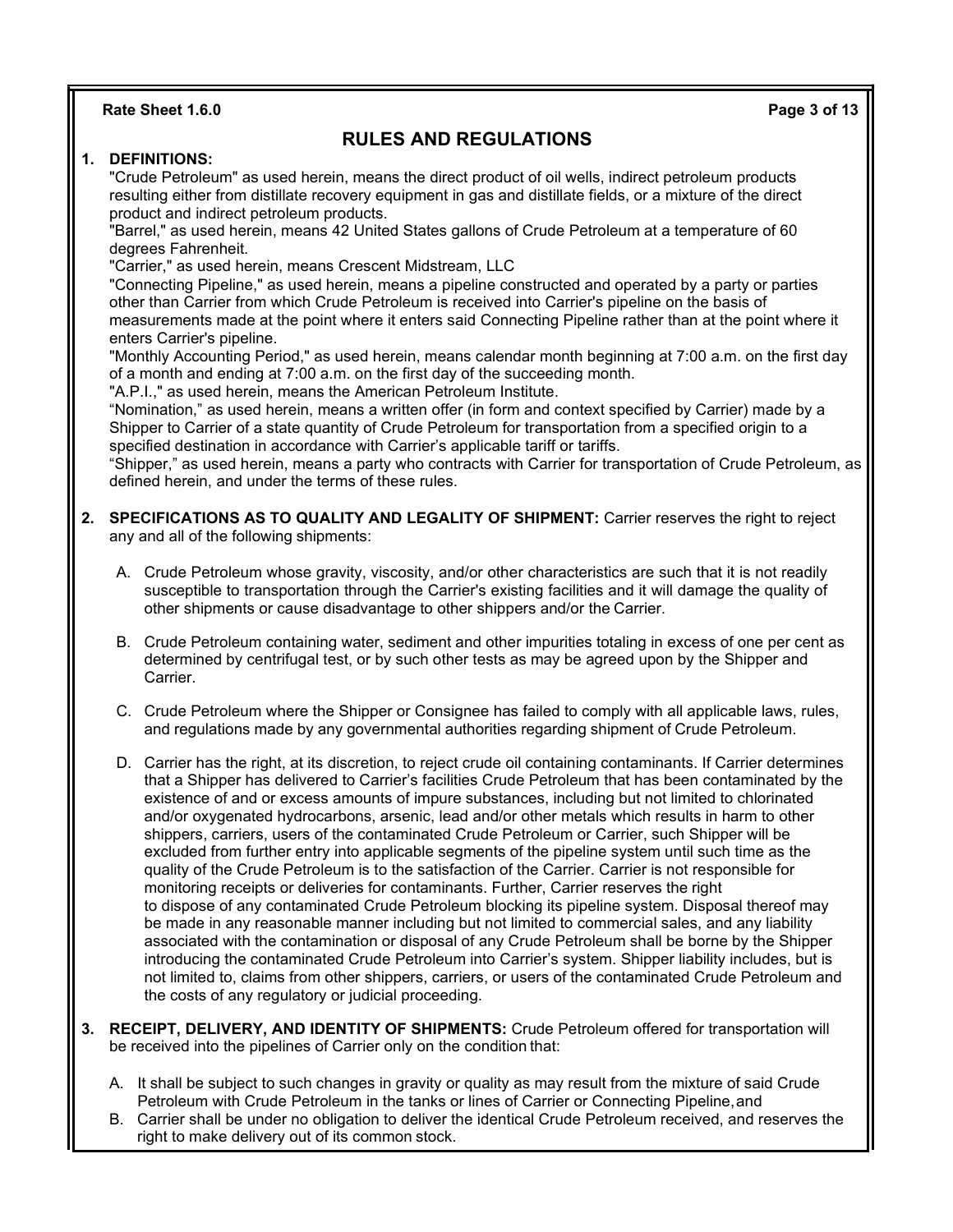## **Rate Sheet 1.6.0 Page 4 of 13**

- **4. APPORTIONMENT WHEN CURRENT OFFERING ARE IN EXCESS OF FACILITIES:** When pursuant to nominations hereunder, there shall be offered to Carrier more Crude Petroleum than can be immediately gathered and/or transported, the gathering and/or transportation shall be apportioned among all Shippers by Carrier on a just and reasonable basis.
- **5. APPLICATION OF RATES:** Crude Petroleum accepted for transportation shall be subject to the rates and other charges in effect on the date of receipt by Carrier, irrespective of the date of the nomination.
- **6. LIABILITY OF CARRIER:** Carrier while in possession of Crude Petroleum described herein, shall not be liable for any loss thereof; damage thereto; or delay caused by fire, storm, flood, epidemics, Act of God, riots, strikes, insurrection, rebellion, war, act of the public enemy, quarantine, the authority of law, requisition or necessity of the Government of the United States in time of war, default of Shipper, or from any other cause not due to the sole negligence of Carrier. In case of loss of any Crude Petroleum from any such causes, after it has been received for transportation and before the same has been delivered, Carrier shall assign and allocate such losses to Shippers on a just and reasonable basis.
- **7. CRUDE PETROLEUM INVOLVED IN LITIGATION:** Crude Petroleum which is in any way involved in litigation, or which is encumbered by a lien or charge of any kind, will not be accepted for shipment, unless and until the Shipper or Consignee shall furnish a bond or other form of indemnity satisfactory to Carrier, protecting it against any liability or loss arising as a result of such litigation, lien, or charge.
- **8. PAYMENT OF TRANSPORTATION AND OTHER CHARGES**: The Shipper or Consignee shall pay, as provided below, all applicable gathering, transportation, and all other charges accruing on Crude Petroleum handled by Carrier.

All payments are due within 10 days of receipt of the invoice by ACH or wire transfer, unless the Carrier determines in a manner not unreasonably discriminatory that the financial condition of Shipper or Shipper's guarantor (if any) is or has become impaired or unsatisfactory or Carrier determines in a manner not unreasonably discriminatory it necessary to do so, in which case the payment due date shall be that specified in a written notice to the Shipper.

If any charge remains unpaid after the due date specified in Carrier's invoice, then such amount due may bear interest from the day after the due date until paid, calculated at an annual rate equivalent to the lesser of (1) 125% of the prime rate of interest, as of the date of Carrier's invoice, charged by the Citibank N.A. of New York, New York, for ninety (90) day loans made to substantial and responsible commercial borrowers or (2) the maximum rate allowed by law. In addition Shipper shall pay all documented costs incurred by Carrier to collect any unpaid amounts.

In the event Shipper fails to pay any such charges when due, Carrier shall not be obligated to provide Shipper access to Carrier's facilities or provide services pursuant to Carrier's tariff until such time as payment is received by Carrier and Shipper meets the requirements of the following paragraph. In addition, in the event Shipper fails to pay any such charges when due, Carrier shall have the right to setoff such amounts owed and future amounts owed against those amounts Carrier owes Shipper.

In the event Carrier determines in a manner not unreasonably discriminatory that the financial condition of Shipper or Shipper's guarantor (if any) is or has become impaired or unsatisfactory or Carrier determines in a manner not unreasonably discriminatory it is necessary to obtain security from Shipper, Carrier, upon notice to Shipper, may require any of the following prior to Carrier's delivery of Shipper's Crude Petroleum in Carrier's possession or prior to Carrier's acceptance of Shipper's Crude Petroleum: (1) prepayment of all charges, (2) a letter of credit at Shipper's expense in favor of Carrier in an amount sufficient to ensure payment of all such charges and, in a form, and from an institution acceptable to Carrier, or (3) a guaranty in an amount sufficient to ensure payment of all such charges and in a form and from a third party acceptable to Carrier. In the event, Shipper fails to comply with any such requirement on or before the date supplied in Carrier's notice to Shipper, Carrier shall not be obligated to provide Shipper access to Carrier's facilities or provide services pursuant to this tariff until such requirement is fully met.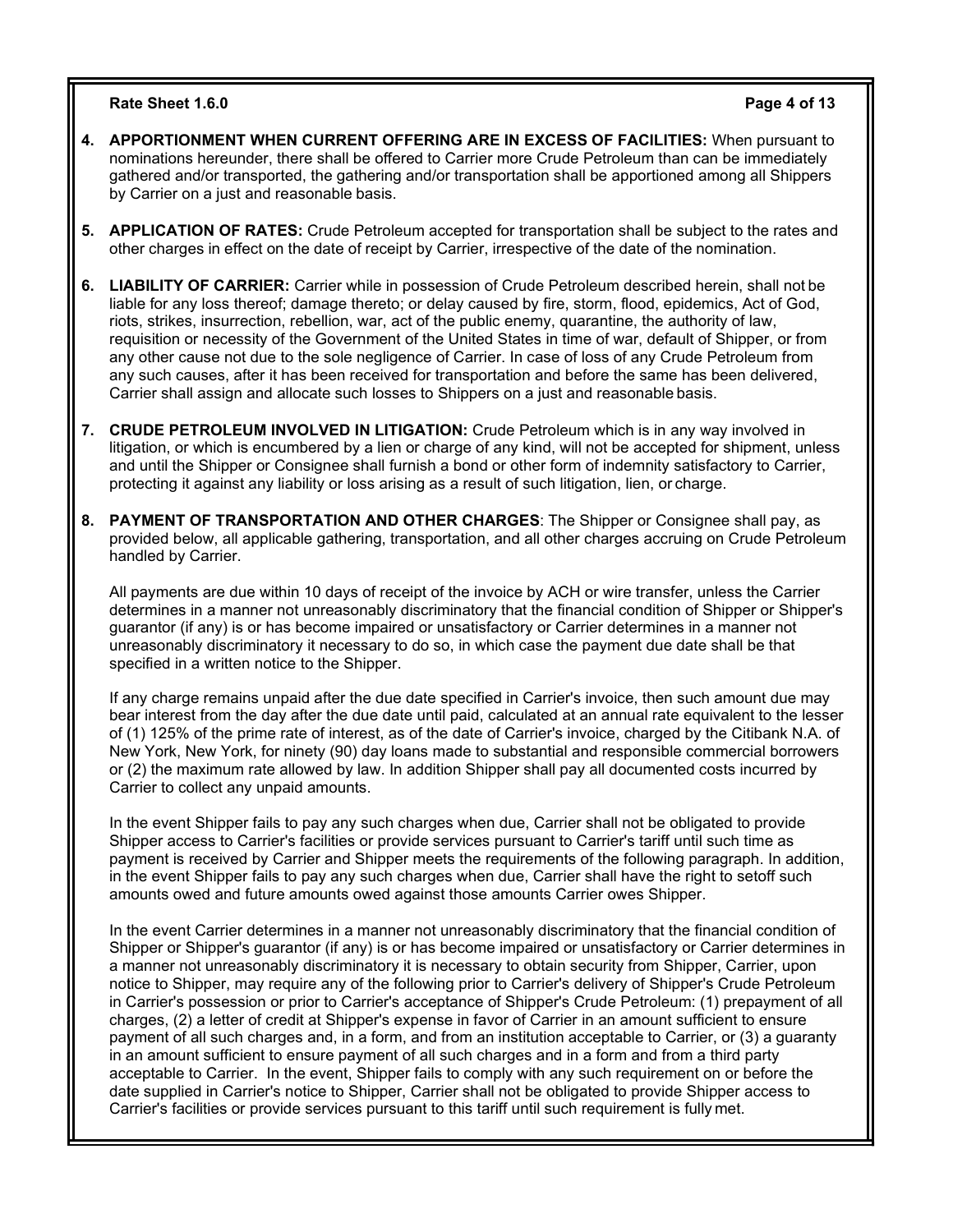#### **Rate Sheet 1.6.0 Page 5 of 13**

Carrier shall have a lien on all Crude Petroleum delivered to Carrier to secure the payment of any and all gathering, transportation, or any other charges that are owed Carrier. Such lien shall survive delivery of Crude Petroleum to Shipper. Such lien shall extend to all Crude Petroleum in Carrier's possession beginning with Shipper's first receipt of transportation or other services from Carrier. The lien provided herein shall be in addition to any lien or security interest provided by statute or applicable law. Carrier may withhold delivery to Shipper of any of Shipper's Crude Petroleum in its possession and exercise any other rights and remedies granted under this tariff or existing under applicable law until all such charges have been paid as provided above.

If Shipper fails to pay an invoice by the due date, in addition to any other remedies under this tariff or under applicable law, Carrier shall have the right, either directly or through an agent, to sell at a private sale any and all Crude Petroleum of such Shipper in its custody at fair market value at the time of sale. The proceeds of any sale shall be applied to the following order: (A) To the reasonable expenses of holding, preparing for sale, selling, and to the extent allowed by law, reasonable attorney's fees and legal expenses incurred by Carrier; and (B) To the satisfaction of the Shipper's indebtedness including interest herein provided from the date of payment is due. The balance of the proceeds of the sale remaining, if any, shall be paid to Shipper or, if there is a dispute or claim as to entitlement, held for whoever may be lawfully entitled thereto.

- **9. SHIPMENT OF INDIRECT PETROLEUM PRODUCTS:** Indirect petroleum products will be accepted for gathering and/or transportation only on condition that they have been mixed with direct products of oil wells, or on condition that they can be mixed with direct products of oil wells in the tanks or lines of Carrier at the point offered, and provided that both the indirect products and the direct oil well products with which they are so mixed are owned by the same Shipper and are consigned to the same destination. Carrier reserves the right to require that all deliveries of indirect petroleum products with a vapor pressure in excess of atmospheric pressure be made from pressurized tanks. The Shipper shall provide arrangements whereby such tanks shall be kept under constant pressure during the time liquid is being run from said tanks by charging, from an external source, the vapors of the same indirect petroleum being run.
- **10. CLAIMS, SUITS, AND TIME FOR FILING:** As a condition precedent to recovery, claims must be filed in writing with Carrier within nine months after delivery of shipment, or, in case of failure to make delivery, then within nine months after a reasonable time for delivery has elapsed; and suits shall be instituted against Carrier only within two years and one day from the day when notice in writing is given by Carrier to the Claimant that Carrier has disallowed the claim or any part or parts thereof specified in the notice. Where claims are not filed or suits are not instituted thereon, in accordance with the foregoing provisions, Carrier shall not be liable and such claims will not be paid.

**11. MEASUREMENT AND TESTING:** Crude petroleum offered to Carrier for gathering and/or transportation shall be measured and tested by a representative of Carrier prior to its receipt from Shipper. Shipper shall have the privilege of being present or represented at the measurement and testing. Quantities shall be measured by meters and calculated in accordance with applicable A.P.I. Manual of Petroleum Measurement Standards. All shipments of required specifications will be received and delivered as net standard volume, as the total volume excluding water, sediment and other impurities, corrected by the appropriate volume correction factor for the observed temperature and A.P.I. gravity, relative density, or density to a standard temperature of 60 degrees Fahrenheit and also corrected by the applicable pressure correction factor and meter factor. The centrifuge method, Karl Fischer method, or other methods agreed upon, shall be used for ascertaining the percentage of water, sediment and other impurities. Where measurement and testing of shipments to determine water, sediment, and other impurities content is not performed, the Carrier shall determine the water, sediment, and other impurities content of shipments based on the best available data. Due to the complexity of the allocations of the non-metered receipt locations, any prior period volume adjustment of 500 barrels or less will be corrected by including the corrected prior months (positive or negative) volume in the current month allocation process. Any shipper request for volume or quality adjustments prior to the most previous twenty-four (24) month time frame will not be considered.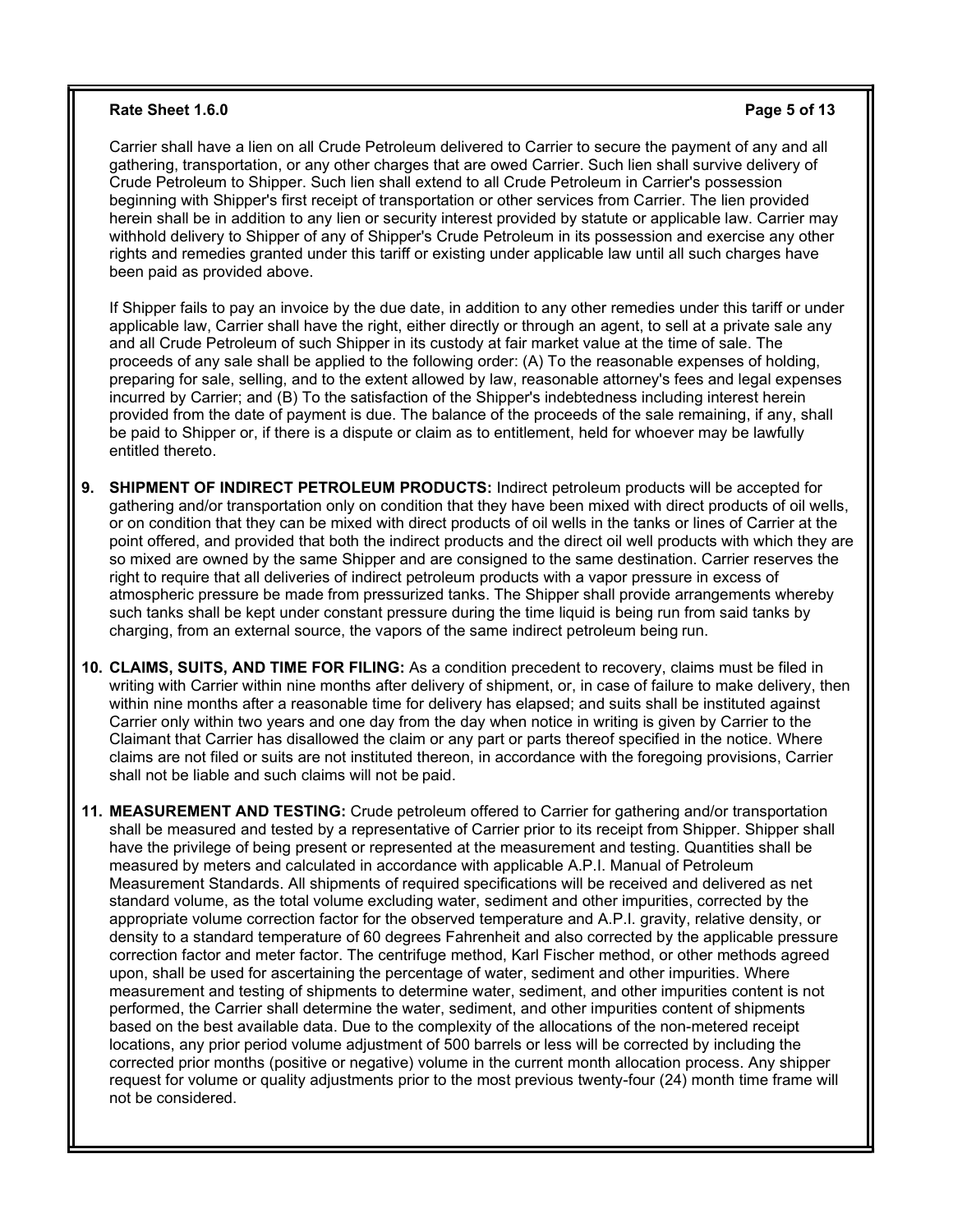### **Rate Sheet 1.6.0 Page 6 of 13**

**12. EVIDENCE OF RECEIPTS AND DELIVERIES:** Carrier shall account to each Shipper for Crude Petroleum received. Crude Petroleum received from the Shipper and Crude Petroleum delivered to the Consignee shall, in each instance, be evidenced by tickets, showing opening and closing tank gauges or meter readings, as applicable, temperature, basic sediment and water, and any other data essential to the determination of quantity. Such tickets shall be jointly signed by representatives of Carrier and the Shipper or Consignee, as appropriate, and shall constitute full receipt for (a) the Crude Petroleum received and (b) the crude petroleum delivered. Where meter tickets are not available or in Carrier's opinion are unreliable, Carrier shall use the best available data to determine the quantity of Crude Petroleum received and delivered. For receipt locations where custody transfer measurement is by Lease Automatic Custody Transfer ("LACT") unit or by allocation process, a deduction of twenty-five hundredths of one percent (0.25%) will be made to cover evaporation, interface losses and normal losses during transportation.

# **13. DEDUCTIONS AND QUANTITIES DELIVERABLE:**

A. All shipments of Crude Petroleum of 50 degrees API gravity or above shall be subject to a deduction to cover the shrinkage resulting from the mixture thereof, in the facilities of Carrier, with Crude Petroleum of API gravity of 49.9 degrees or less according to the following table:

| A.P.I. Gravity                              | % Deduction |  |  |
|---------------------------------------------|-------------|--|--|
| 50 <sup>o</sup> through 59.9 <sup>o</sup>   | $1\%$       |  |  |
| 60 <sup>o</sup> through 74.9 <sup>o</sup>   | 2%          |  |  |
| 75 <sup>0</sup> through 84.9 <sup>0</sup>   | 3%          |  |  |
| 85 <sup>o</sup> through 94.9 <sup>o</sup>   | 4%          |  |  |
| 95 <sup>0</sup> through 104.9 <sup>0</sup>  | 5%          |  |  |
| 105 <sup>0</sup> through 120.9 <sup>0</sup> | 6%          |  |  |

- B. The quantity of Crude Petroleum deliverable at Grand Isle shall be the net standard volume (as set out in Item No. 10) less shrinkage, evaporation, or any other losses in transit or due to leaks or pipeline breaks. All such shrinkage, evaporation, and gains or losses shall be assigned by Carrier to Shippers on a just and reasonable basis.
- **14. ARRANGEMENTS REQUIRED FOR FURTHER TRANSPORTATION:** The Carrier will accept Crude Petroleum for transportation only when the Shipper or Consignee has made the necessary arrangements for further shipment beyond.
- **15. LINE FILL AND TANK BOTTOM INVENTORY:** Either prior to or after the acceptance of Crude Petroleum for transportation, Carrier will, upon reasonable notice, require each Shipper to provide a pro rata part of the volume of Crude Petroleum necessary for pipeline fill, unavailable stocks below tank connections, and reasonable additional minimum quantities required for efficient operation or to safeguard Carrier's tankage during passage of a tropical storm or hurricane. Crude Petroleum provided by a Shipper for this purpose may be withdrawn after reasonable written notice of Shipper's intention to discontinue shipment in the system pursuant to Carrier's applicable tariff or tariffs. Carrier may require advance payment of final transportation charges and settlement of any unpaid accounts receivable, before final delivery will be made.

In the event a Shipper's inventory balance drops below its pro rata part of the volume of Crude Petroleum necessary for pipeline fill, unavailable stocks below tank connections, and reasonable additional minimum quantities required for the efficient operation of the system, then Carrier will require such Shipper to provide the necessary volume to meet its pro rata part of such volume of Crude Petroleum.

In the event that Shipper maintains an inventory balance after Shipper ceases movements on the system or Shipper gives written notice of its intent to cease movements over the system and such Shipper is unable to schedule appropriate shipments to clear the inactive inventory balance, Shipper will be required to settle the inactive inventory balance through Carrier. In the event no such Shipper notice is given, then Carrier may require either an adjustment in Shipper's inventory balance in accordance with the preceding Line Fill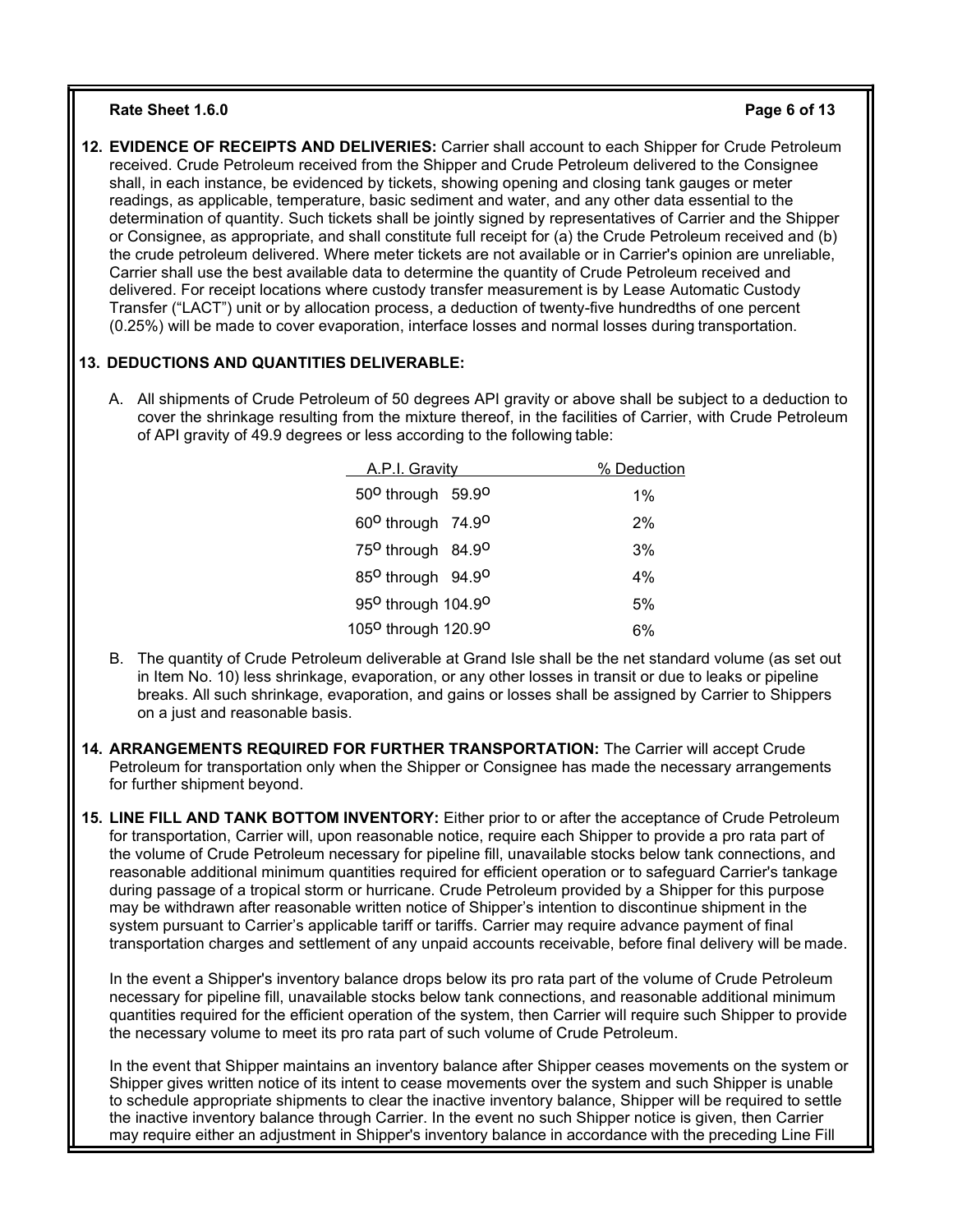### **Rate Sheet 1.6.0 Page 7 of 13**

and Tank Bottom Inventory provision or settlement of the Shipper's inventory balance at any time after Shipper has ceased making movements over the system for a period of six months. Such settlement will be based upon the fair market value of the Crude Petroleum, as published by Platts, at the time Shipper informs Carrier in writing of its intention to discontinue shipments on the system pursuant to Carrier's applicable tariff or tariffs or if no such written notice is given, then at such time as Carrier calls for the settlement of the Shipper's inventory balance.

# **16. NOMINATIONS:**

- A. Applications for the transportation of Crude Petroleum shall be submitted in writing on Carrier's prescribed nomination of shipment form.
- B. Any Shipper desiring to nominate Crude Petroleum for transportation shall make such nomination to Carrier in writing on or before the twenty-fifth day of the month preceding the month during which the transportation under the nomination is to begin; except that, if space is available for current movement, a Shipper may nominate Crude Petroleum for transportation after the twenty-fifth day of the month preceding the month during which the transportation under the nomination is to begin.

## **17. OFFSHORE PLATFORM FACILITIES AND OPERATING PROCEDURES:**

- A. Carrier or its authorized representative shall have access to the platform from which shipments are received for the purpose of examining and checking meters and other installations utilized in connection with the handling of Crude Petroleum injected into the pipeline.
- B. Shippers, upon request by Carrier, shall install, maintain and operate, or make arrangements with platform owners to install, maintain, and operate equipment to inject corrosion inhibitors, biocides, scale inhibitors, paraffin chemicals, or other chemicals as specified by Carrier. Carrier also reserves the right to require, approve or reject the injection of corrosion inhibitors, viscosity or pour point depressants or other such additives in Crude Petroleum to be transported. **[W]** Shippers shall reimburse Carrier for all costs and expenses incurred by Carrier as a result of a failure to comply with this provision.
- C. Shippers shall provide or arrange with platform operator to furnish, operate, and maintain such pumping equipment as is necessary to inject the Crude Petroleum nominated by them for shipment or will cause same to be done. Pumping equipment shall be controlled and operated so that the hourly rate at which Crude Petroleum is injected during each month shall not exceed 120% of the average hourly volume nominated and accepted for shipment during the current calendar month. If piston pumps are used, surge absorbers shall be installed, upon reasonable request of Carrier, to minimize pulsation. Carrier reserves the right, upon written notification to all Shippers to further limit the variation of Shipper's injection rates, if in Carrier's judgment proration is imminent. Just and reasonable exceptions to variations of injection rates for Shippers with newly discovered, expended production, and unusual production difficulties will be allowed by Carrier.
- D. Physical and legal transfer of custody of Crude Petroleum to Carrier shall be at points where producer's or other delivering parties' lines are connected to Carrier's existing facilities, however, measurement of quantities received for the account of Shippers at such points shall be determined by measurement facilities installed on the production platforms where the Crude Petroleum is produced or to which it is moved for delivery into Carrier's existing facility.
- E. The Carrier shall have the right to require uniform measurement and sampling equipment/procedures at all installations so that custody transfer measurements are made on a uniform basis. Carrier reserves the right to require Shippers to install or cause platform owners to install in accordance with applicable API and ASTM (American Society for Testing Materials) standards metering and meter proving equipment capable of continuous custody measurement, and devices for continuous proportional to-flow sampling of the Crude Petroleum.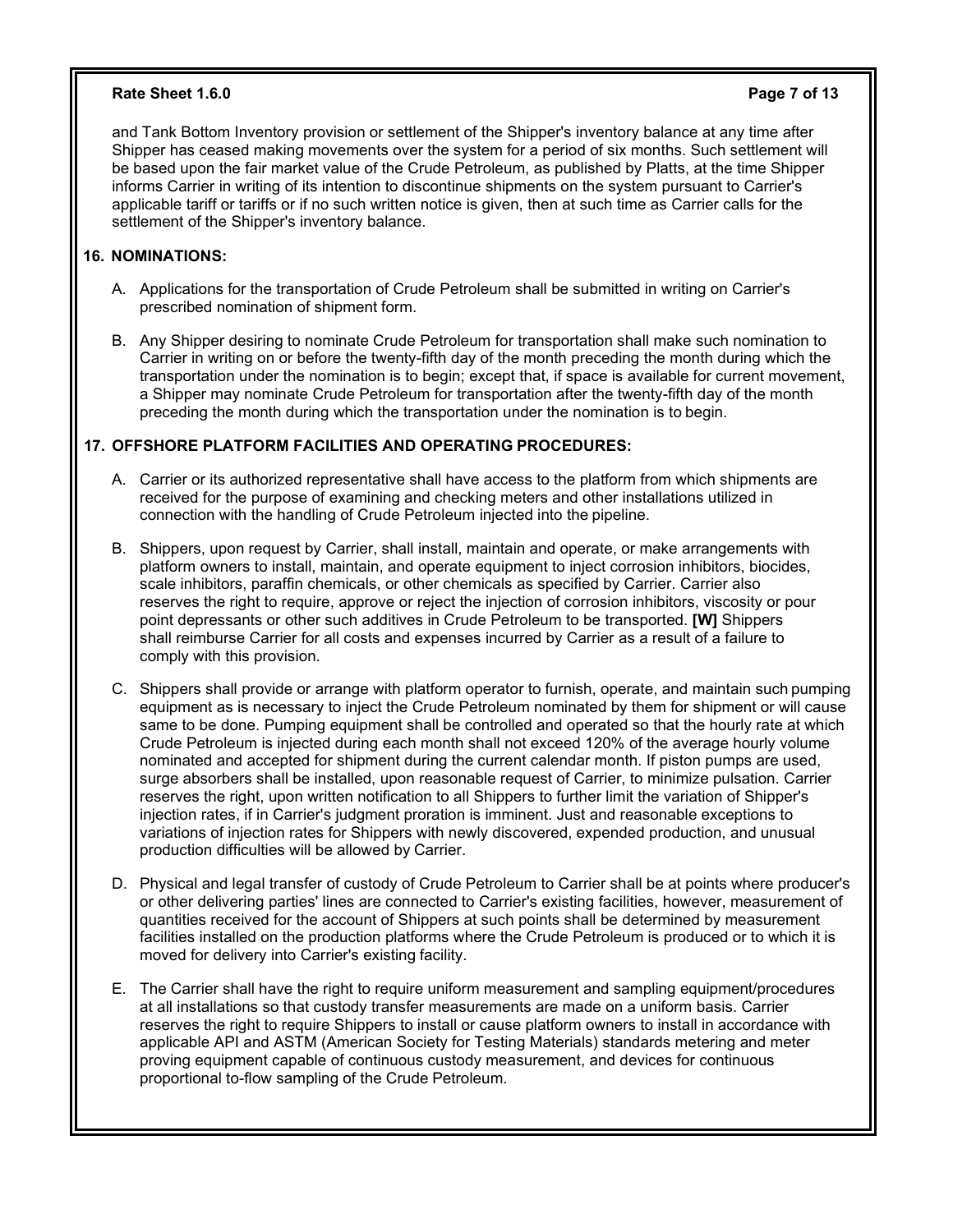#### **Rate Sheet 1.6.0 Page 8 of 13**

- F. If Crude Petroleum to be delivered to Carrier is produced at some distance from the Carrier's facilities and Carrier does not elect to provide a connection directly to the production platform where it is produced, the Shipper desiring to deliver such Crude Petroleum to Carrier shall furnish, or cause to be furnished, free of cost to Carrier, the Connecting Pipeline required to deliver such Shipper's Crude Petroleum to the location designated by Carrier. If such location is on another producer's platform, all arrangement for installing the Connecting Pipeline or other required equipment or facilities on such platform shall be the sole responsibility of the Shipper.
- G. At Carrier's request, Shipper will allow, or cause the platform owner(s) to allow, Carrier to place, operate, repair and maintain riser piping, scraper traps, valves, surveillance equipment, and any other equipment deemed by Carrier to be needed for the safe and efficient operation of the pipeline. In the event Carrier should decide to transmit meter readings or other data from the platform from which Shipper's Crude Petroleum is run, Shippers will allow, or cause the platform owner(s) to allow, reasonable access to and use of communication facilities which may be available at the platform.
- H. Where meter readings are available Carrier will prepare, as near as practicable to 7:00 a.m. on the first day of each month, a monthly pipeline run ticket for each Shipper showing opening and closing meter readings and water, sediment, other impurities percentage on the basis of which Crude Petroleum and water, sediment, and other impurities volumes will be determined. If for any reason Carrier's representative fails to reach any receipt point on the first day of the month, Shipper's own representative, with prior authorization from Carrier, will obtain and make a record for Carrier's representative of the closing meter reading and will withdraw the sample material from the sampling equipment. The sample material thus withdrawn will be sealed in a special container and retained by Shipper's representative for Carrier's representative who will, during his next trip to that receipt point, determine the water, sediment, and other impurities percentage of the sample material in the special container and prepare the monthly pipeline run ticket. Where no meter readings are available, Crude Petroleum including water, sediment and other impurities will be determined by Carrier from the best available data.
- I. It is recognized that from time to time producers inject acid into well formations containing Crude Petroleum in an attempt to stimulate production and fluids subsequently produced from such wells may contain unspent acid which must be neutralized to a pH of 4.5 or greater before the fluids (with which acid is produced) are delivered to Carrier. If such total fluids (Crude Petroleum plus unspent acid) is not so neutralized, the pipeline may have to be shut down which in turn will require all connected producers to shut in their wells. To assist Carrier to anticipate the need and to prepare for possible corrective actions which may be required to void or minimize operating difficulties caused by any unneutralized acid, Shippers shall furnish, or cause the producer from which Crude Petroleum is purchased to furnish to Carrier, the following information at least 24 hours in advance of start of production from any well which has been acidized:
	- (1) Estimated time of first production from acidizedwell.
	- (2) Estimated time that first production from acidized well, which has been neutralized to a pH equal to or greater than 4.5, will be injected into the System.
	- (3) Estimated time that produced fluids from previously acidized wells, which has been neutralized to a pH equal to or greater than 4.5, will be free of neutralized acids.

Shippers shall assume full responsibility for and reimburse Carrier for all extra costs and expenses incurred by Carrier as the result of any unspent and/or unneutralized acids being present in the Crude Petroleum delivered to Carrier by Shipper. Shipper responsible will be billed for all such extra costs and expenses for shutting down, purging of such unspent acids, and subsequent resuming operation of the Carrier's pipeline and Grand Isle Terminal. Carrier shall not be liable to any Shipper for any damage sustained by Shipper(s) as the result of unspent and/or unneutralized acids being received from other Shipper(s).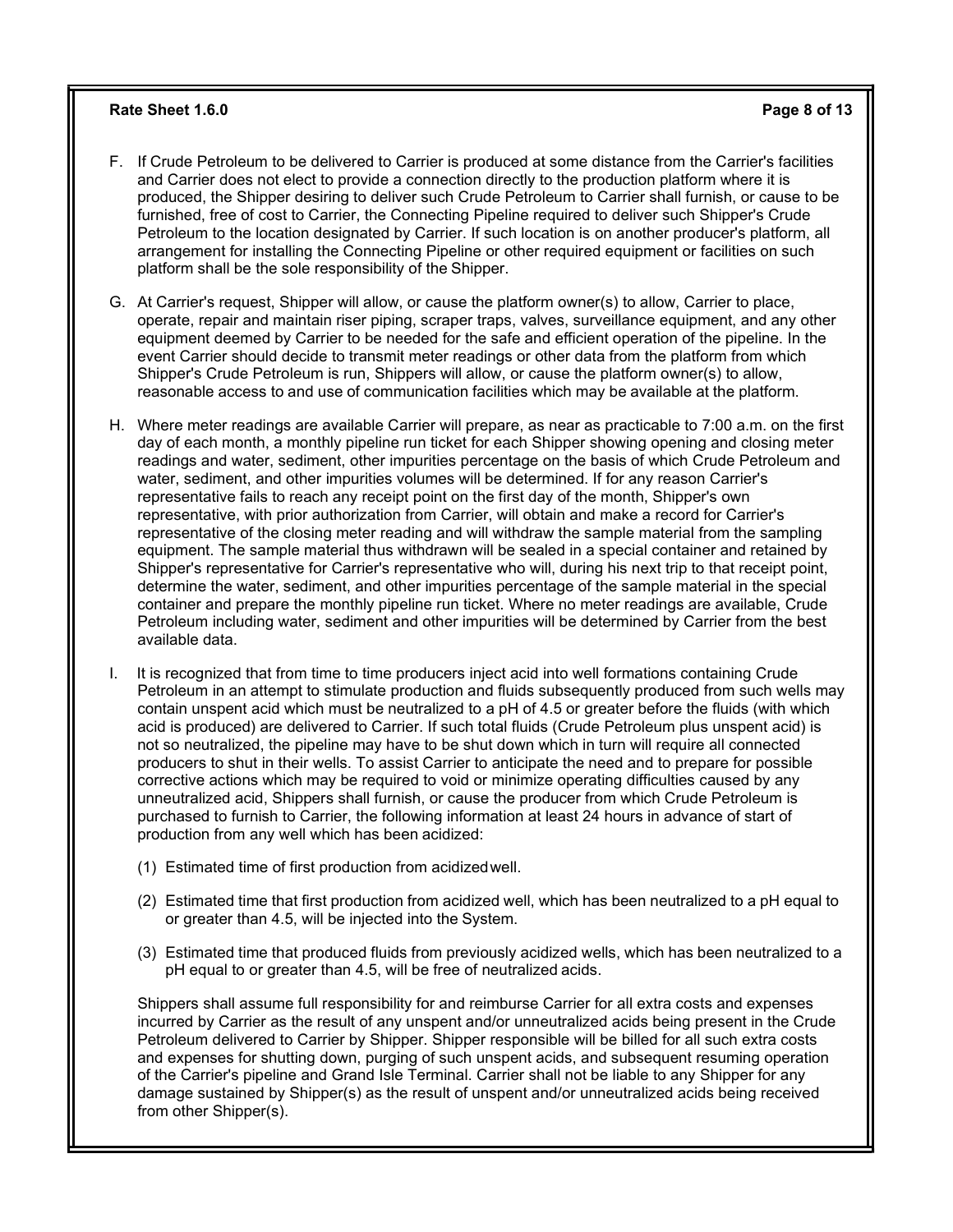#### **Rate Sheet 1.6.0 Page 9 of 13**

- J. The present maximum operating pressure at all reception points is 1440 psig. Shipper's injection pressure shall be maintained within this stated maximum limit and shall conform, as near as possible, to the hydraulic gradient. Carrier reserves the right to reduce the maximum operating pressure by written notice to all Shippers. Shippers shall furnish, or cause the producer from which Crude Petroleum is purchased to furnish, install, calibrate, and maintain continuous pressure recording devices at or near injection points to monitor pipeline operating pressures. Copies of the recording charts taken from these recording devices shall be furnished to Carrier on a weekly basis by Shipper. Shipper(s) shall also furnish Carrier copies of annual calibration certificates for recording devices. Carrier reserves the right to witness calibration of these devices and Shipper shall notify Carrier at least 48 hours prior to the initiation of such calibration procedures. Circumstances may arise which in Carrier's judgment require the pipeline be shut down. Following such shutdown periods, Shippers shall obtain authorization from Carrier prior to the resumption of injections.
- K. Shippers who do not operate the wells from which the Crude Petroleum nominated for shipment by them is produced or who do not operate the treating, measurement, or pumping equipment through which it is handled prior to its delivery to Carrier shall designate the party or parties responsible for the operation of such facilities and shall authorize and direct such party or parties to (1) comply with all provisions of this Tariff related to their operations and (2) furnish to Carrier such reasonably requested operational, technical, administrative, and analytical data as Carrier deems necessary to account for volumes being delivered to Carrier and assure safe, lawful, and efficient operations. If two or more Shippers have an undivided ownership interest in Crude Petroleum nominated for shipment, such Shippers must designate the same operating representative who shall be authorized and directed to perform such functions.
- **18. APPLICATION OF RATES FROM AND TO INTERMEDIATE POINTS**: For shipments accepted for transportation from any point not named which is intermediate to a point from which rates are published, through such unnamed point, the rate published herein from the next more distant point specified will apply from each unnamed point. For shipments accepted for transportation to any point not named which is intermediate to a point to which rates are published, through such unnamed point, the rate published to the next more distant point specified will apply.
- **19. EXCESS WATER, SEDIMENT AND OTHER IMPURITIES**: If during any monthly accounting period, the weighted average of the BS&W on all meter tickets covering Crude Petroleum delivered to Carrier by Shippers reflects a water, sediment and other impurities content which exceeds 1%, Shipper shall pay to Carrier a handling charge as specified in the Table below on such excess water, sediment, and other impurities to cover the treating, separation and other aspects of handling such excess water, sediment and other impurities delivered to Carrier. This explicitly excludes disposal. Carrier shall accept excess water for handling only when the Shipper has made the necessary arrangements for disposal of such excess water. Shipper may dispose of its excess water by method acceptable to Carrier such as barging or trucking subject to a mutually agreed upon schedule for excess water removal by Shipper from Carrier's Grand Isle tankage. As an alternative, Shipper may request Carrier to dispose of Shipper's excess water by a mutually agreed upon method. The terms and fees for disposal will be provided by Carrier. In any event, shipper must contact Carrier in advance at 281-587-7100 to schedule means by which BS&W will be disposed. Where no meter tickets are available or meter tickets are in Carrier's opinion unreliable, water, sediment and other impurities in the system in excess of that reported on acceptable meter tickets will be allocated in a fair and equitable manner by Carrier. Notwithstanding the fact that Carrier levies a handling charge covering excess water, sediment and other impurities content in a Crude Petroleum stream, Carrier reserves the right to reject any nomination of products other than Crude Petroleum which satisfies all quality standards, requirements and conditions set forth herein.
- **20. CHARGE FOR FUND COMPENSATION:** In addition to all other charges accruing on Crude Petroleum accepted for gathering and/or transportation, a per barrel charge will be assessed and collected in the amount of any tax, fee, or other charge levied against Carrier by any Federal, State or local act, regulation or agency for the purpose of providing a fund for the reimbursement of parties who sustain costs or losses resulting from oil pipeline industry operations.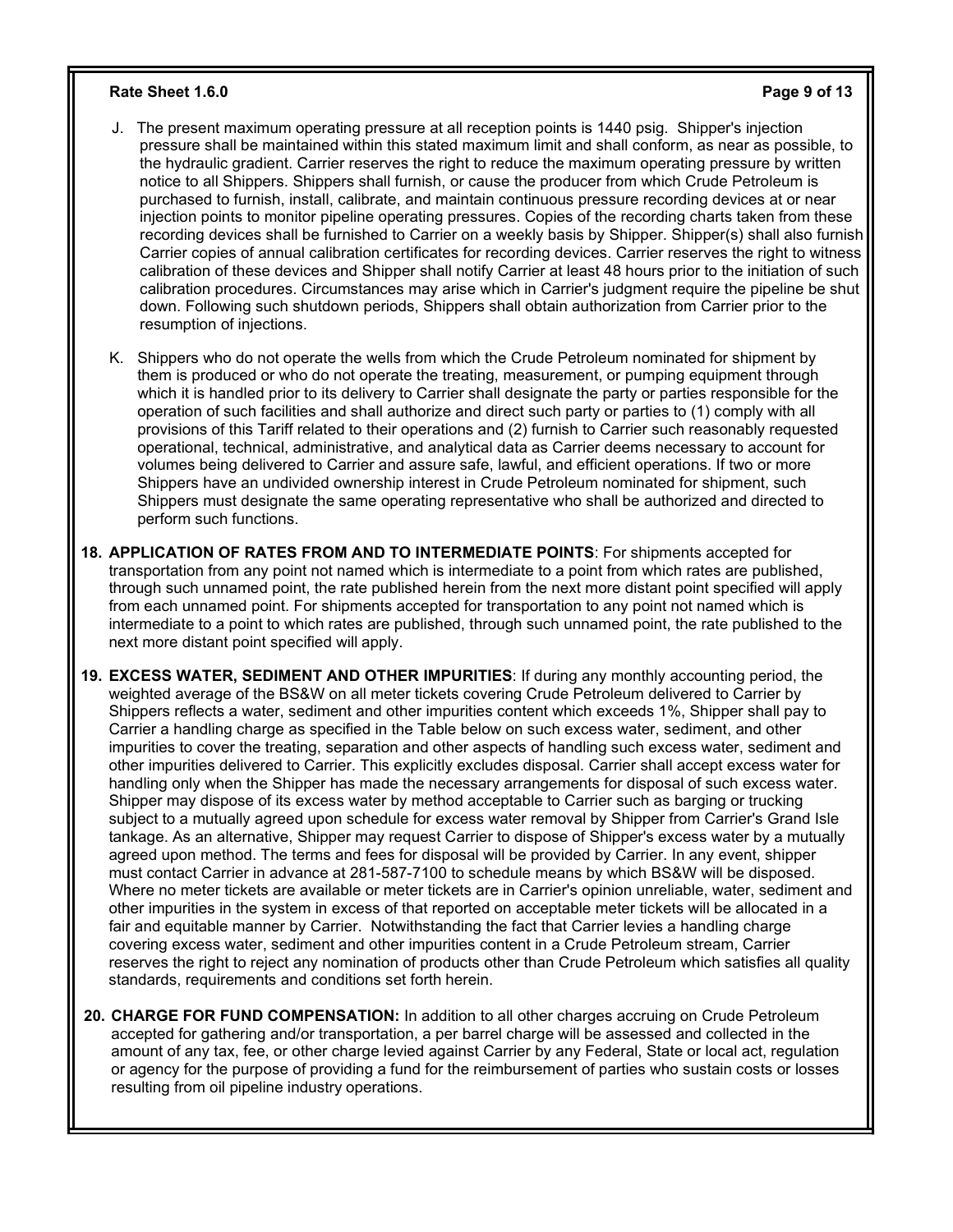### **Rate Sheet 1.6.0 Page 10 of 13**

- **21. NOTICE OF ARRIVAL, DELIVERY AT DESTINATION:** After a shipment has had time to arrive at destination, and on 24 hours notice to Shipper or Consignee, Carrier may begin delivery of such shipment from its common stock to Consignee at Carrier's current rate of pumping. If Shipper or Consignee isunable or refuses to receive said shipment, a demurrage charge of two and five-tenths cents  $(2.5¢)$  per barrel per 24 hours shall accrue from the time said notice expires, on that part of such shipment which is not received by Consignee. Carrier reserves the right, if deemed necessary to clear its pipeline system to make whatever arrangements for disposition of the shipment that are appropriate which includes selling the shipment to the first available purchaser at the best price obtainable. Any expenses incurred by the Carrier in making such arrangements shall be borne by the Shipper or Consignee, in addition to any demurrage charges.
- **22. PUMPING SERVICE:** For loading aboard tank cars or delivery to Shipper's or Consignee's tanks where the receiving station has to perform additional pumping service, an additional charge of four and five-tenths cents (4.5¢) per barrel will be made.

# **23. UNLOADING CHARGES:**

- A. All shipments unloaded from tank trucks into trunk line facilities of ExxonMobil Pipeline Company will be subject to a charge of eight cents (8.0¢) per barrel. All shipments unloaded from tank trucks into gathering facilities of Carrier will be subject to the applicable gathering charge for said gathering facility.
- B. Such charges will be in addition to all other transportation charges.
- **24. GRAVITY BANK:** To assure that no Shipper will be materially damaged or allowed to benefit by changes in gravity due to the intermixing of petroleum in the system, shippers will be required, as a condition of tendering, to participate in a Gravity Bank. The table of gravity differential values per barrel as attached hereto as Exhibit A is incorporated herein and made a part of this Tariff.
	- A. Carrier shall administer the quality bank providing adjustments for the value of crudes with different qualities in the manner specified below for both receipt and delivery volumes:
		- i. Applicable barrels and gravities shall be the net barrels at 60 degrees Fahrenheit (with no deduction for loss allowance) and the gravities recorded by the Operator at points where it customarily records gravities and quantities.
		- ii. The weighted average gravity differential value per barrel (for two or more gravities of petroleum), as hereinafter referred to, shall be obtained in the following manner: Multiply the gravity differential values per barrel (from the attached table as same is from time to time revised) by the number of barrels to which such gravity differential values are applicable and then divide the total of the resultant gravity differential values in dollars and cents by the total of the applicable barrels.
	- B. Adjustment between shippers shall be computed as follows:
		- i. Compute the weighted average gravity differential value per barrel of the barrels received from by each shipper.
		- ii. Compute the weighted average gravity differential value per barrel of the composite common stream for receipts.
	- C. Calculation:
		- i. If the weighted average gravity differential value per barrel of a shipper as so determined under Paragraph B(i) above shall be greater than the weighted average gravity differential value per barrel of the aforementioned common stream petroleum as determined under Paragraph B(ii), the difference in cents per barrel shall be calculated and shipper shall be credited (receives) an amount calculated by multiplying said difference in gravity differential value per barrel by the applicable barrels.
		- ii. If the weighted average gravity differential value per barrel of a shipper is less than the weighted average gravity differential value per barrel of the aforementioned common stream petroleum, the difference shall be calculated as above outlined and a shipper debited for such difference.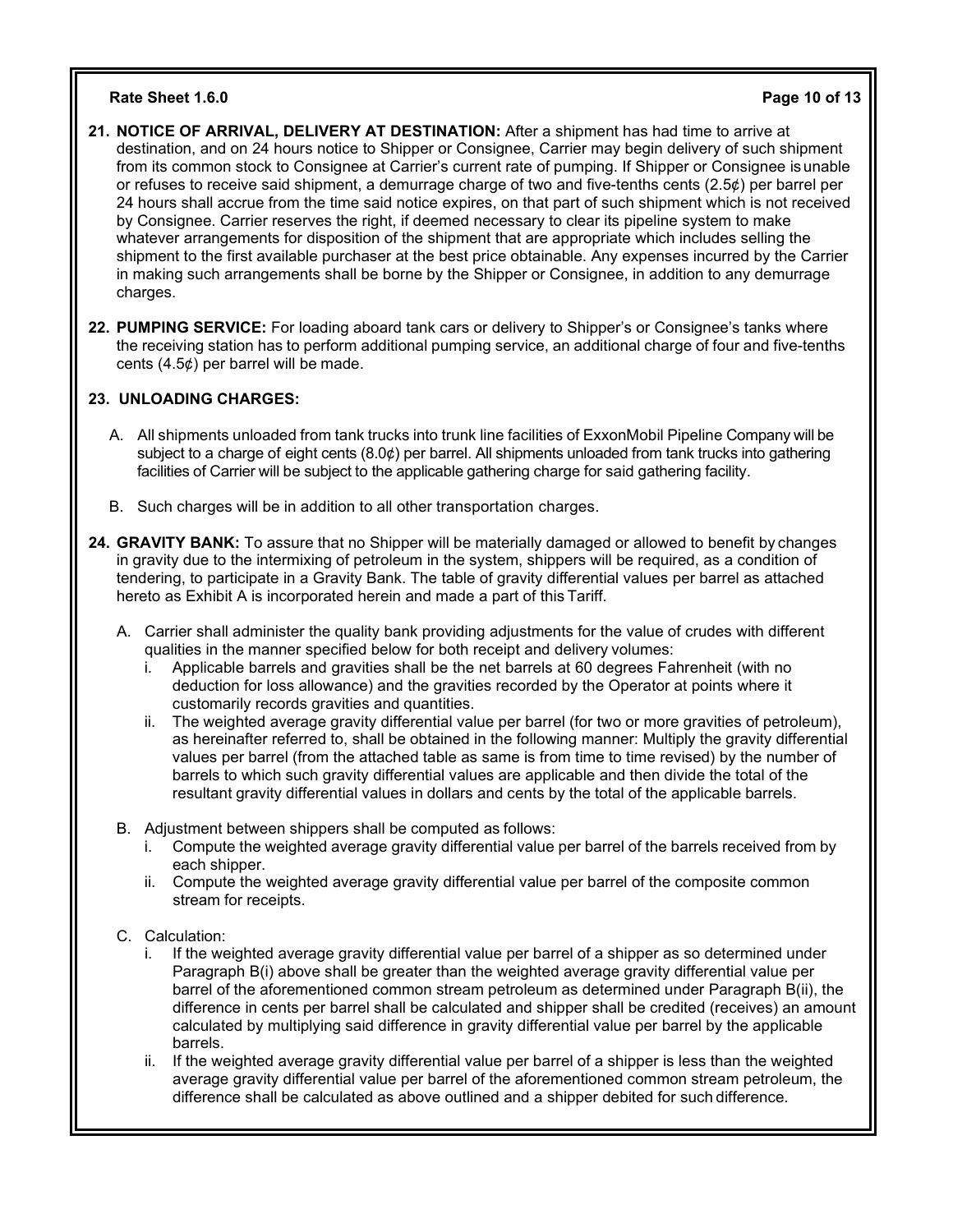# **Rate Sheet 1.6.0 Page 11 of 13**

- iii. A sample calculation is attached as Exhibit B.
- D. These calculation shall be made for each calendar month and the algebraic sum of the adjustments for the system shall be zero +/- One Dollar. If a shipper shall have a net debit balance in combining the two adjustments made above, the balance shall be remitted to the clearinghouse within fifteen (15) days from receipt of statement of such debit. If shipper shall have a credit, the clearinghouse shall remit the amount thereof after receipt by the clearinghouse of the sums from those shippers having debits as calculated above.
- **25. COMMON STREAM CRUDE PETROLEUM – CONNECTING CARRIERS:** When receipts from and/or deliveries to a connecting Carrier of substantially the same grade of Crude Petroleum are scheduled at the same interconnection or at interconnections along the same pipeline system, Carrier reserves the right, with cooperation of the connecting Carrier, to offset like volumes of such common stream Crude Petroleum in order to avoid capacity constraints or the unnecessary use of energy which would be required to physically pump the offsetting volumes. When this right is exercised, Carrier will make the further deliveries for the Shipper involved from its common stream Crude Petroleum.

| <b>FROM</b>                                                                                                                                                                                                 | Rate in Cents per Barrel of<br><b>42 United States Gallons</b> |                                                                           |  |
|-------------------------------------------------------------------------------------------------------------------------------------------------------------------------------------------------------------|----------------------------------------------------------------|---------------------------------------------------------------------------|--|
| <b>Reception Points</b>                                                                                                                                                                                     | <b>Crude Petroleum</b><br><b>Transportation</b>                | Excess Water, Sediment, 1) and<br><b>Other Impurities Handling</b>        |  |
| <b>Offshore Louisiana Stations</b><br>Grand Isle Area<br>West Delta Area<br>South Timbalier Area<br>South Pass Area<br>Mississippi Canyon Area                                                              | [1]450.00<br>[1]450.00<br>[1]450.00<br>[1]475.00<br>[I]500.00  | $[1]$ 150.00<br>$[1]$ 150.00<br>$[1]$ 150.00<br>$[1]$ 175.00<br>[1]200.00 |  |
|                                                                                                                                                                                                             | <b>EXPLANATION OF REFERENCE MARKS</b>                          |                                                                           |  |
| [U] Unchanged Rate<br>[I] Increase<br>[N] New<br>$(1)$ Excess water, sediment and other impurities handling charge referenced in Item No. 19                                                                | [C] Cancel                                                     | [W] Change in wording only                                                |  |
| Note: In addition to the rates set forth above, contract rates for service of significant volumes are<br>available upon request in certain circumstances in association with Carrier's dedication programs. |                                                                |                                                                           |  |

#### **TABLE OF RATES FROM ESTABLISHED RECEPTION POINTS TO GRAND ISLE (JEFFERSON PARISH), LOUISIANA**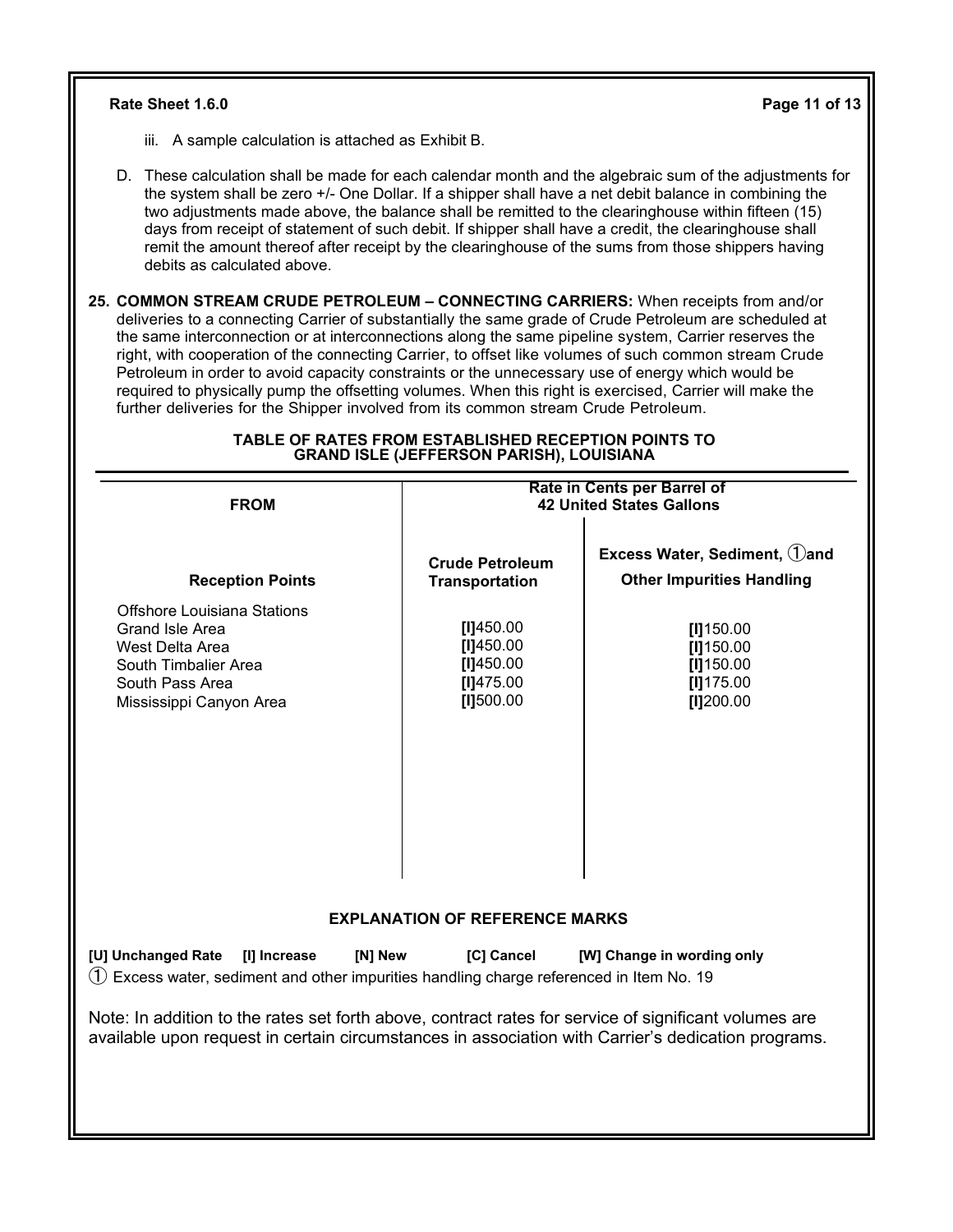# **EXHIBIT A: ADJUSTMENT AUTHORIZATION**

TABLES OF DIFFERENTIALS FOR USE IN DETERMINING ADJUSTMENTS FOR DIFFERENCE IN GRAVITY OF CRUDE PETROEUM

| <b>API GRAV</b> | DIFF/BBL | API GRAV | DIFF/BBL | <b>API GRAV</b> | DIFF/BBL | API GRAV | DIFF/BBL    | API GRAV | DIFF/BBL | <b>API GRAV</b> | DIFF/BBL |
|-----------------|----------|----------|----------|-----------------|----------|----------|-------------|----------|----------|-----------------|----------|
| 20              | 2.75     | 24.9     | 3.485    | 29.8            | 4.22     | 34.7     | 4.955       | 39.6     | 5.08     | 44.5            | 5.1      |
| 20.1            | 2.765    | 25       | 3.5      | 29.9            | 4.235    | 34.8     | 4.97        | 39.7     | 5.08     | 44.6            | 5.1      |
| 20.2            | 2.78     | 25.1     | 3.515    | 30              | 4.25     | 34.9     | 4.985       | 39.8     | 5.08     | 44.7            | 5.1      |
| 20.3            | 2.795    | 25.2     | 3.53     | 30.1            | 4.265    | 35       | $\sqrt{5}$  | 39.9     | 5.08     | 44.8            | 5.1      |
| 20.4            | 2.81     | 25.3     | 3.545    | 30.2            | 4.28     | 35.1     | 5           | 40       | 5.1      | 44.9            | 5.1      |
| 20.5            | 2.825    | 25.4     | 3.56     | 30.3            | 4.295    | 35.2     | 5           | 40.1     | 5.1      | 45              | 5.1      |
| 20.6            | 2.84     | 25.5     | 3.575    | 30.4            | 4.31     | 35.3     | $\mathbf 5$ | 40.2     | 5.1      | 45.1            | 5.085    |
| 20.7            | 2.855    | 25.6     | 3.59     | 30.5            | 4.325    | 35.4     | $\mathbf 5$ | 40.3     | 5.1      | 45.2            | 5.07     |
| 20.8            | 2.87     | 25.7     | 3.605    | 30.6            | 4.34     | 35.5     | $\sqrt{5}$  | 40.4     | 5.1      | 45.3            | 5.055    |
| 20.9            | 2.885    | 25.8     | 3.62     | 30.7            | 4.355    | 35.6     | 5           | 40.5     | 5.1      | 45.4            | 5.04     |
| 21              | 2.9      | 25.9     | 3.635    | 30.8            | 4.37     | 35.7     | $\sqrt{5}$  | 40.6     | 5.1      | 45.5            | 5.025    |
| 21.1            | 2.915    | 26       | 3.65     | 30.9            | 4.385    | 35.8     | 5           | 40.7     | 5.1      | 45.6            | 5.01     |
| 21.2            | 2.93     | 26.1     | 3.665    | 31              | 4.4      | 35.9     | 5           | 40.8     | 5.1      | 45.7            | 4.995    |
| 21.3            | 2.945    | 26.2     | 3.68     | 31.1            | 4.415    | 36       | 5.02        | 40.9     | 5.1      | 45.8            | 4.98     |
| 21.4            | 2.96     | 26.3     | 3.695    | 31.2            | 4.43     | 36.1     | 5.02        | 41       | 5.1      | 45.9            | 4.965    |
| 21.5            | 2.975    | 26.4     | 3.71     | 31.3            | 4.445    | 36.2     | 5.02        | 41.1     | 5.1      | 46              | 4.95     |
| 21.6            | 2.99     | 26.5     | 3.725    | 31.4            | 4.46     | 36.3     | 5.02        | 41.2     | 5.1      | 46.1            | 4.935    |
| 21.7            | 3.005    | 26.6     | 3.74     | 31.5            | 4.475    | 36.4     | 5.02        | 41.3     | 5.1      | 46.2            | 4.92     |
| 21.8            | 3.02     | 26.7     | 3.755    | 31.6            | 4.49     | 36.5     | 5.02        | 41.4     | 5.1      | 46.3            | 4.905    |
| 21.9            | 3.035    | 26.8     | 3.77     | 31.7            | 4.505    | 36.6     | 5.02        | 41.5     | 5.1      | 46.4            | 4.89     |
| 22              | 3.05     | 26.9     | 3.785    | 31.8            | 4.52     | 36.7     | 5.02        | 41.6     | 5.1      | 46.5            | 4.875    |
| 22.1            | 3.065    | 27       | 3.8      | 31.9            | 4.535    | 36.8     | 5.02        | 41.7     | 5.1      | 46.6            | 4.86     |
| 22.2            | 3.08     | 27.1     | 3.815    | 32              | 4.55     | 36.9     | 5.02        | 41.8     | 5.1      | 46.7            | 4.845    |
| 22.3            | 3.095    | 27.2     | 3.83     | 32.1            | 4.565    | 37       | 5.04        | 41.9     | 5.1      | 46.8            | 4.83     |
| 22.4            | 3.11     | 27.3     | 3.845    | 32.2            | 4.58     | 37.1     | 5.04        | 42       | 5.1      | 46.9            | 4.815    |
| 22.5            | 3.125    | 27.4     | 3.86     | 32.3            | 4.595    | 37.2     | 5.04        | 42.1     | 5.1      | 47              | 4.8      |
| 22.6            | 3.14     | 27.5     | 3.875    | 32.4            | 4.61     | 37.3     | 5.04        | 42.2     | 5.1      | 47.1            | 4.785    |
| 22.7            | 3.155    | 27.6     | 3.89     | 32.5            | 4.625    | 37.4     | 5.04        | 42.3     | 5.1      | 47.2            | 4.77     |
| 22.8            | 3.17     | 27.7     | 3.905    | 32.6            | 4.64     | 37.5     | 5.04        | 42.4     | 5.1      | 47.3            | 4.755    |
| 22.9            | 3.185    | 27.8     | 3.92     | 32.7            | 4.655    | 37.6     | 5.04        | 42.5     | 5.1      | 47.4            | 4.74     |
| 23              | 3.2      | 27.9     | 3.935    | 32.8            | 4.67     | 37.7     | 5.04        | 42.6     | 5.1      | 47.5            | 4.725    |
| 23.1            | 3.215    | 28       | 3.95     | 32.9            | 4.685    | 37.8     | 5.04        | 42.7     | 5.1      | 47.6            | 4.71     |
| 23.2            | 3.23     | 28.1     | 3.965    | $33\,$          | 4.7      | 37.9     | 5.04        | 42.8     | 5.1      | 47.7            | 4.695    |
| 23.3            | 3.245    | 28.2     | 3.98     | 33.1            | 4.715    | 38       | 5.06        | 42.9     | 5.1      | 47.8            | 4.68     |
| 23.4            | 3.26     | 28.3     | 3.995    | 33.2            | 4.73     | 38.1     | 5.06        | 43       | 5.1      | 47.9            | 4.665    |
| 23.5            | 3.275    | 28.4     | 4.01     | 33.3            | 4.745    | 38.2     | 5.06        | 43.1     | 5.1      | 48              | 4.65     |
| 23.6            | 3.29     | 28.5     | 4.025    | 33.4            | 4.76     | 38.3     | 5.06        | 43.2     | 5.1      | 48.1            | 4.635    |
| 23.7            | 3.305    | 28.6     | 4.04     | 33.5            | 4.775    | 38.4     | 5.06        | 43.3     | 5.1      | 48.2            | 4.62     |
| 23.8            | 3.32     | 28.7     | 4.055    | 33.6            | 4.79     | 38.5     | 5.06        | 43.4     | 5.1      | 48.3            | 4.605    |
| 23.9            | 3.335    | 28.8     | 4.07     | 33.7            | 4.805    | 38.6     | 5.06        | 43.5     | 5.1      | 48.4            | 4.59     |
| 24              | 3.35     | 28.9     | 4.085    | 33.8            | 4.82     | 38.7     | 5.06        | 43.6     | 5.1      | 48.5            | 4.575    |
| 24.1            | 3.365    | 29       | 4.1      | 33.9            | 4.835    | 38.8     | 5.06        | 43.7     | 5.1      | 48.6            | 4.56     |
| 24.2            | 3.38     | 29.1     | 4.115    | 34              | 4.85     | 38.9     | 5.06        | 43.8     | 5.1      | 48.7            | 4.545    |
| 24.3            | 3.395    | 29.2     | 4.13     | 34.1            | 4.865    | 39       | 5.08        | 43.9     | 5.1      | 48.8            | 4.53     |
| 24.4            | 3.41     | 29.3     | 4.145    | 34.2            | 4.88     | 39.1     | 5.08        | 44       | 5.1      | 48.9            | 4.515    |
| 24.5            | 3.425    | 29.4     | 4.16     | 34.3            | 4.895    | 39.2     | 5.08        | 44.1     | 5.1      | 49              | 4.5      |
| 24.6            | 3.44     | 29.5     | 4.175    | 34.4            | 4.91     | 39.3     | 5.08        | 44.2     | 5.1      | 49.1            | 4.485    |
| 24.7            | 3.455    | 29.6     | 4.19     | 34.5            | 4.925    | 39.4     | 5.08        | 44.3     | 5.1      | 49.2            | 4.47     |
| 24.8            | 3.47     | 29.7     | 4.205    | 34.6            | 4.94     | 39.5     | 5.08        | 44.4     | 5.1      | 49.3            | 4.455    |